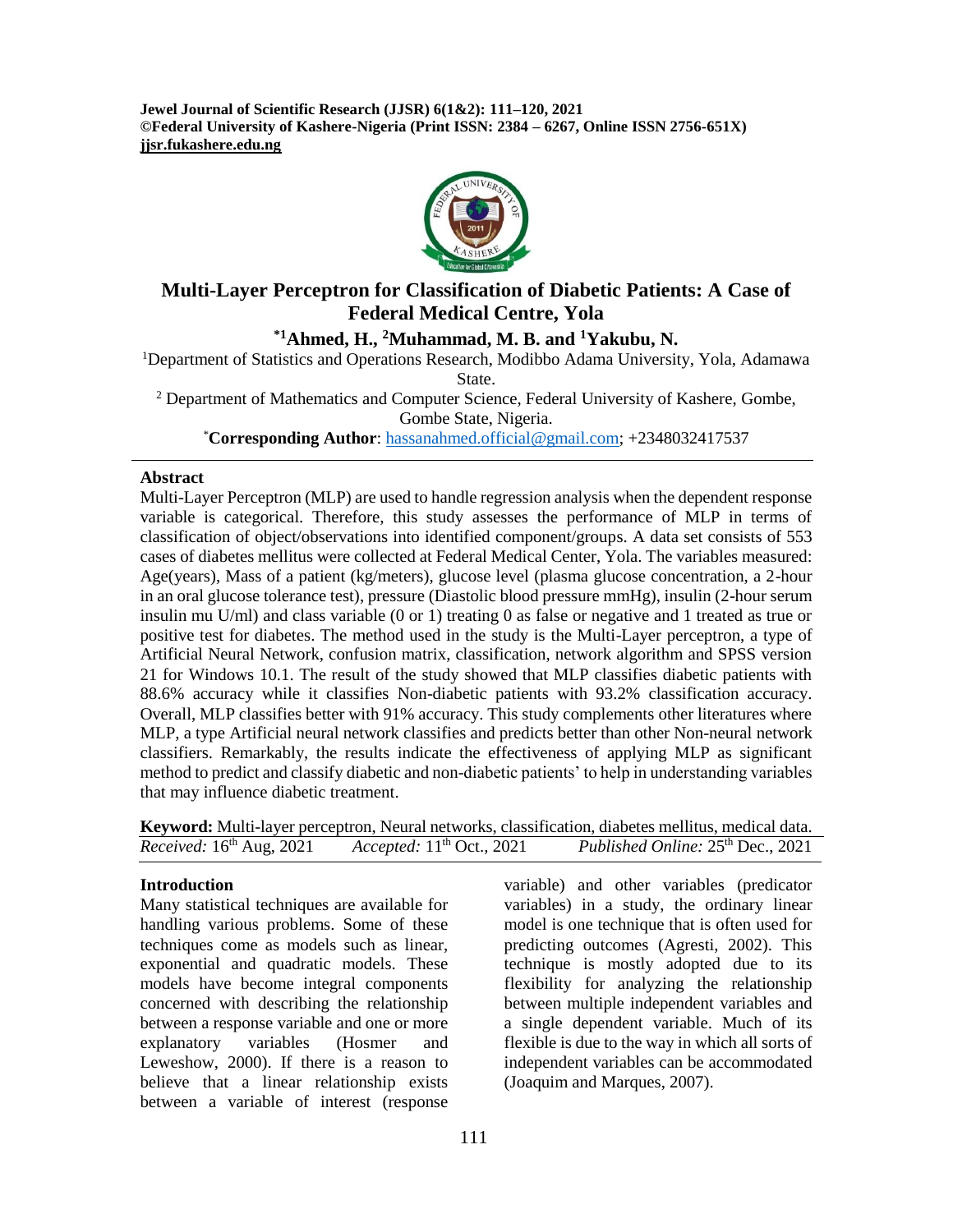It is meaningful to address how the analyst can deal with data representing multiple independent variables and a categorical dependent variable, how independent variables can be used to contribute to the discovery of differences in the categories. The assignment of observations or objects into predefined homogenous groups is a problem of major practical and research interest. For example, we may use quantitative information in predicting who will or will not graduate from a college. This would be an example of simple binary classification problems, where the categorical dependent variable can only assume two distinct values. In other cases, there are multiple categories or classes for the categorical dependent variable. For example, when we are ill, we want a doctor to diagnose our disease from the symptoms of the illness, the outcome maybe more than two.

All the above are classification problems where we attempt to predict values of a categorical dependent variable from one or more continuous and/or categorical predictor variables. In statistics, it is the process of allocating an observation p in one of several predefined groups or categories and an ideal classification method which distinguishes different classes from each other. The basic objective is to build a discriminant function that takes the information to summarize the p variables on an indicator that yields the optimal discrimination between the classes − the goal of classification in this case − also known as supervised pattern recognition (Wehrens,2010). In order to derive the decision rule that yields the optimal discrimination between the classes, one assumes that a training set of pre-classified cases −the data sample− is available, and can be used to determine the model applicable to new cases. The decision rule can be derived in a model-based approach, whenever a joint distribution of the random variables can be assumed, or in a model-free approach (Joaquim and Marques, 2007).

There are numerous algorithms for predicting continuous or categorical variables from a set of continuous predictors and/or categorical factor effects (Lewicki and Hill, 2006). For

example, in GLM (General Linear Models) and GRM (General Regression Models), we can specify a linear combination design of continuous predictors and categorical factor effects to predict a continuous dependent variable. In GDA (General Discriminant Function Analysis), we can specify such designs for predicting categorical variables to solve classification problems.

A neural-network is a classification algorithm in the field of artificial intelligence. It is a very powerful tool with the capability of pattern recognition. Artificial Neural Networks (ANNs) were designed to model the functioning of human brain. Linear classifiers separate objects by the value of a linear combination of their features. The feature of an object is represented by a vector. There is another vector to be trained with known observations. This is called weight vector. There are several algorithms in this category such as Support Vector Machines (SVM, Multi-layer Perceptron (MLP) and the radial Basis Function (RBF).

The healthcare industry generates and stores a massive amount of data that can be used to forecast and analyse the overall healthcare ratio. It is possible to extract hidden and usable information from datasets known as Knowledge Discovery in Database (KDD) and Computer-based information system (CBIS) utilizing data mining (DM) approaches (Sohail, 2017). The healthcare field is notorious for its ontological challenges and a mix of medical data standards and varied data excellence (Witten, 2011; Bhattacharyya, 2006; Thomas, 2005; Karegar, 2008). The modern clinical practice is undergoing a significance shift not just in terms of diagnosis and treatment, but also in terms of understanding health and illness concepts, moving away from diseaseoriented problem resolution, toward a patient-centered approach, with computeraided knowledge finding techniques playing a significant role (Chandamona, 2016).

Hypertension, diabetes, and coronary artery disease are currently the most common chronic health disorders in Sub-Saharan Africa (Haibinf, 2004). Infectious diseases such as HIV, tuberculosis (TB), and malaria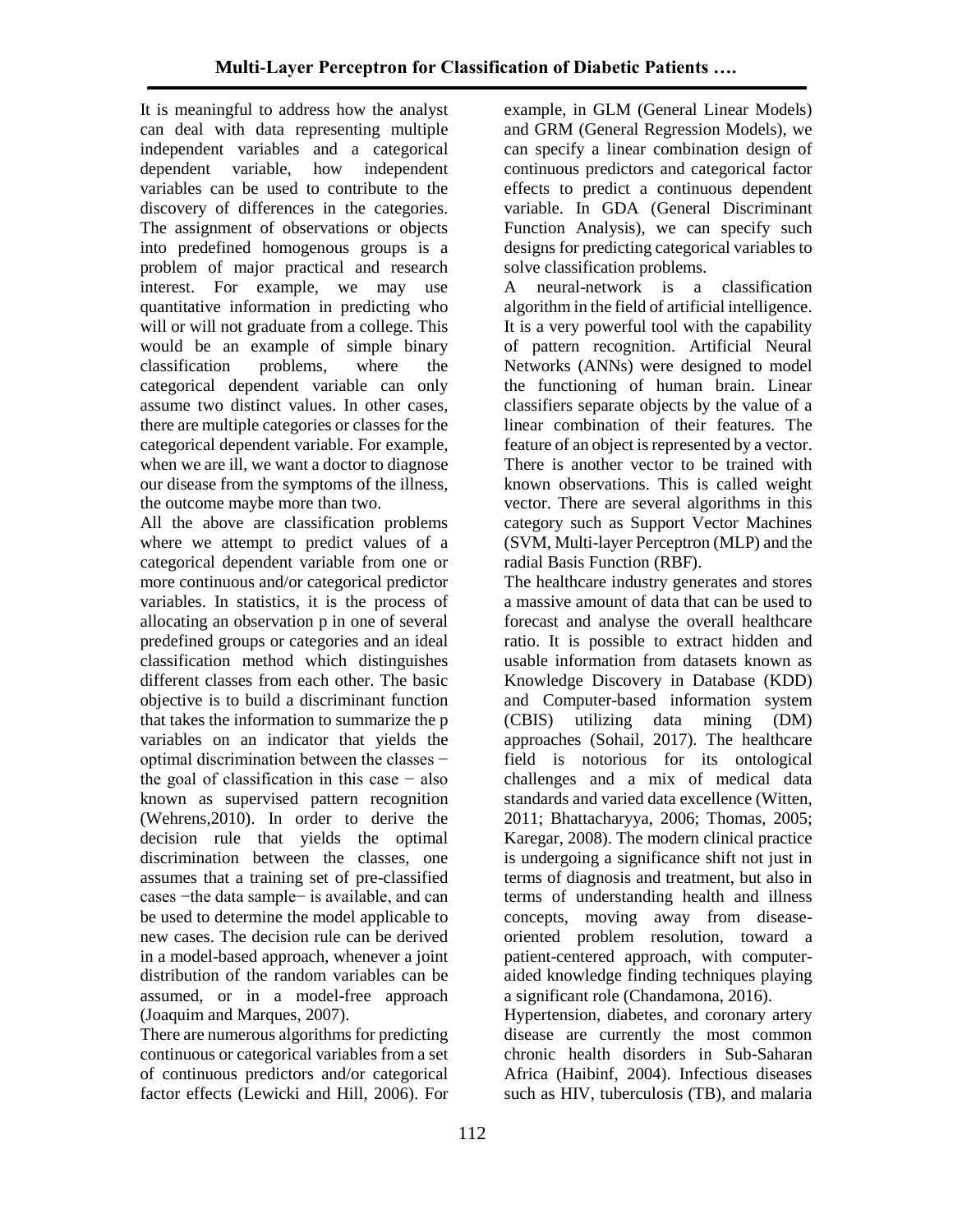are the leading causes of death in Sub-Saharan Africa (SSA); however, with increased international attention to these issues, treatment options are increasing and mortality rates are down (Haibinf, 2004); Joint United Nations program on HIV/AIDS and WHO. Although, curing infectious diseases has resulted in greater life expectancy and an increase in the prevalence of noncommunicable diseases (Goodwin, 1997). Diabetes is a chronic illness that has become a worldwide epidemic. Traditional tribal groups' in developing countries are embracing a modern lifestyle while suffering chronic health problems associated with developed countries (Illayaraja, 2013). In SSA, the direct and indirect disease load surpasses the healthcare system's financial and human resources (Prather, 1997).

The objective of this work is to evaluate the implementation and performance of classification techniques, a multi-layer perceptron in order to predict the presence of diabetes in a collected data from Federal Medical Center, Yola, Adamawa State, Nigeria. This paper describes how these techniques have been applied to the data and presents a comparison analysis. The study used confusion matrix, classification, SPSS 21 for windows 10.1 The results are reported and discussed according to this technique and future work.

## **Materials and Methods**

Between  $1<sup>st</sup>$  August, 2016 to  $31<sup>st</sup>$  October, 2017, a total of five hundred and fifty-three (553) women were tested for diabetes at FMC, Yola. Three hundred and six were diabetic while two hundred and forty-seven were non-diabetic. The data collected was from records of patients at FMC, Yola.

Observation with missing data were dropped from the analysis. The final dataset consists of 553 subjects, described by several clinical characteristics.

The classification task consists of predicting whether a patient would test positive for diabetes. The class labels of the data are 1 for diabetes and 0 otherwise. There are 8 predictor variables for 553 patients.

The data set have the following numeric attributes and they are:

1. "glucose": Plasma glucose concentration

2 hours in an oral glucose tolerance test.

2. "pressure": Diastolic blood pressure (mm  $Hg$ ).

3. "insulin": 2-Hour serum insulin (mu  $U/ml$ ).

4. "mass": Body mass index (weight in kg/(height in meters).

5. "age": Age in years.

6. Class variable (0 or 1). The Class variable (6) is treated as 0 (false), 1 (true – tested positive for diabetes).

## **The Multi-layer perceptron**

We used a common feedforward backpropagation multilayer perceptron (MLP) simulator developed in SPSS software package. The prediction method is based on the nonlinear weighted combination of input units (i.e. predictive variables) to predict one or more output units (i.e. outcome variable). The learning process is iterative and essentially consists in adjusting the weights to decrease the output error. The network was specified with one input layer (representing the five predictive variables), one hidden layer (including five hidden units) and one output layer (with one output unit representing a binary diabetic event). Several sensitivity analyses were performed to test how the prediction results could be influenced by the variations of learning parameters and to elicit the most optimized network. These parameters refer to the architecture of the network (number of hidden units), the method of internal validation (number of iterations and datasplitting processes), the options of data pretreatment (i.e. normalization of inputs), the activation function for hidden units, and the "Score Threshold" used by the system to classify a case from its predicted probability. The multilayer perceptron is the most known and most frequently used type of neural network. On most occasions, the signals are transmitted within the network in one direction: from input to output. There is no loop, the output of each neuron does not affect the neuron itself. This architecture is called feedforward Layers which are not directly connected to the environment are called hidden. In the reference material, there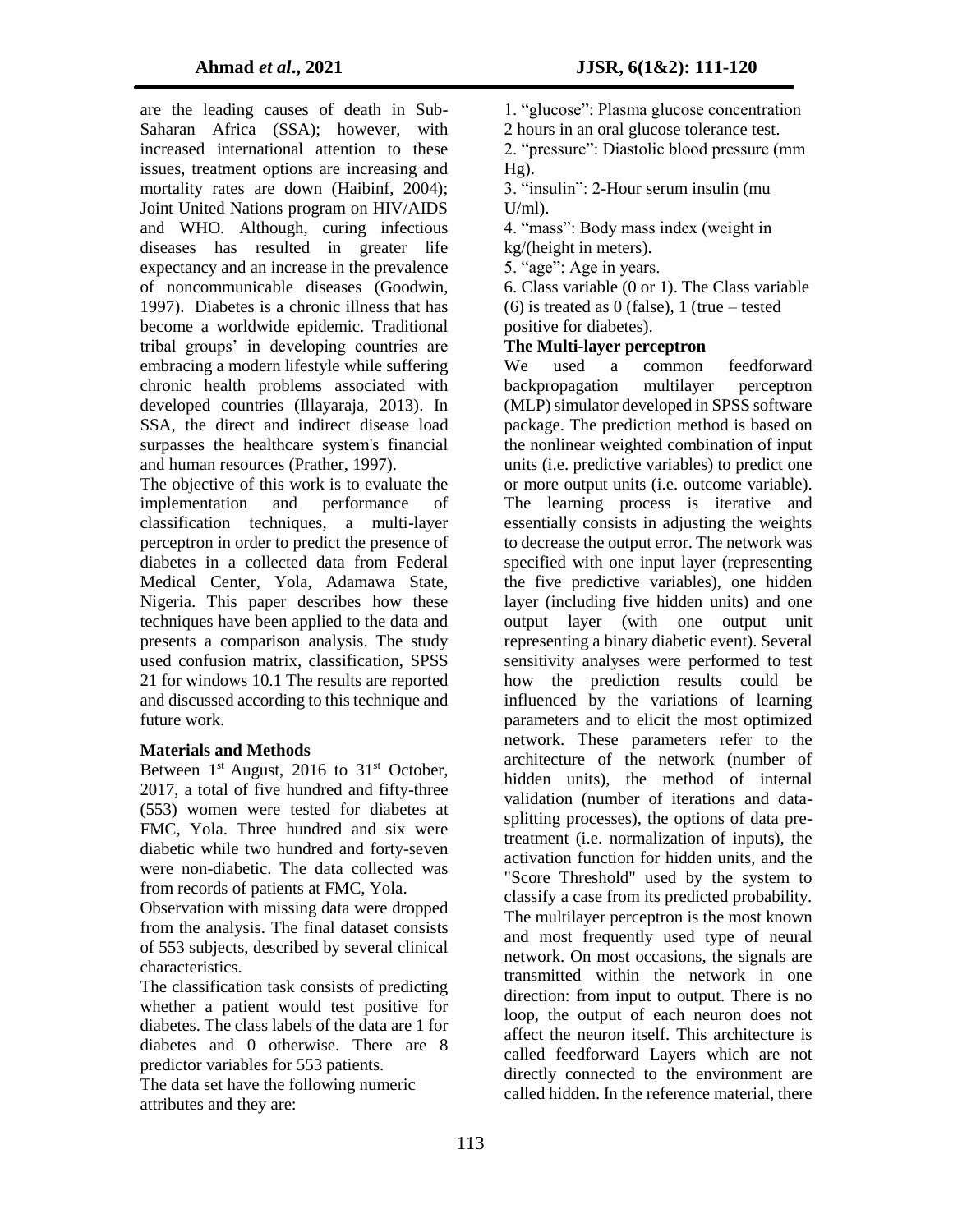is a controversy regarding the first layer (the input layer) being considered as a standalone (itself a) layer in the network, since its only function is to transmit the input signals to the upper strata, without any processing on the inputs. In what follows, we will count only the layers consisting of stand-alone neurons, but we will mention that the inputs are grouped in the input layer. There are also feed-back networks, which can transmit impulses in both directions, due to reaction connections in the network. These types of networks are very powerful and can be extremely complicated. They are dynamic, changing their condition all the time, until the network reaches an equilibrium state, and the search for a new balance occurs with each input change. Introduction of several layers was determined by the need to increase the complexity of decision regions. As shown in the previous paragraph, a perceptron with a single layer and one input generates decision regions under the form of semi planes. By

standard perceptron for the outputs of the neurons in the anterior layer, thus the output of the network can estimate convex decision regions, resulting from the intersection of the semi planes generated by the neurons. In turn, a three-layer perceptron can generate arbitrary decision. Regarding the activation function of neurons, it was found that multilayer networks do not provide an increase in computing power compared to networks with a single layer, if the activation functions are linear, because a linear function of linear functions is also a linear function. The power of the multilayer perceptron comes precisely from non-linear activation functions. Almost any non-linear function can be used for this purpose, except for polynomial functions. Currently, the functions most commonly used today are the single-pole (or logistic) sigmoid, shown in Figure 1:

sed today are the single-pole (or logistic) sigmoid, shown in Figure 1:



And the bipolar sigmoid (the hyperbolic tangent) function, shown in Figure 1 for a=2:

$$
f(s) = \frac{1 - e^{-as}}{1 + e^{-as}}.
$$
 (2)

It may be noted that the sigmoid functions act approximately linear for small absolute values of the argument and are saturated, somewhat taking over the role of threshold for high absolute values of the argument. It has been shown (Cybenko, 1999) that a network (possibly infinite) with one hidden

layer is able to approximate any continuous function. This justifies the property of the multilayer perceptron to act as a universal approximator. Also, by applying the Stone-Weierstrass theorem in the neural network, it was demonstrated that they can calculate certain polynomial expressions: if there are two networks that calculate exactly two functions f1, namely f2, then there is a larger network that calculates exactly a polynomial expression of f1 and f2. Multi Perceptron is the best known and most used type of neural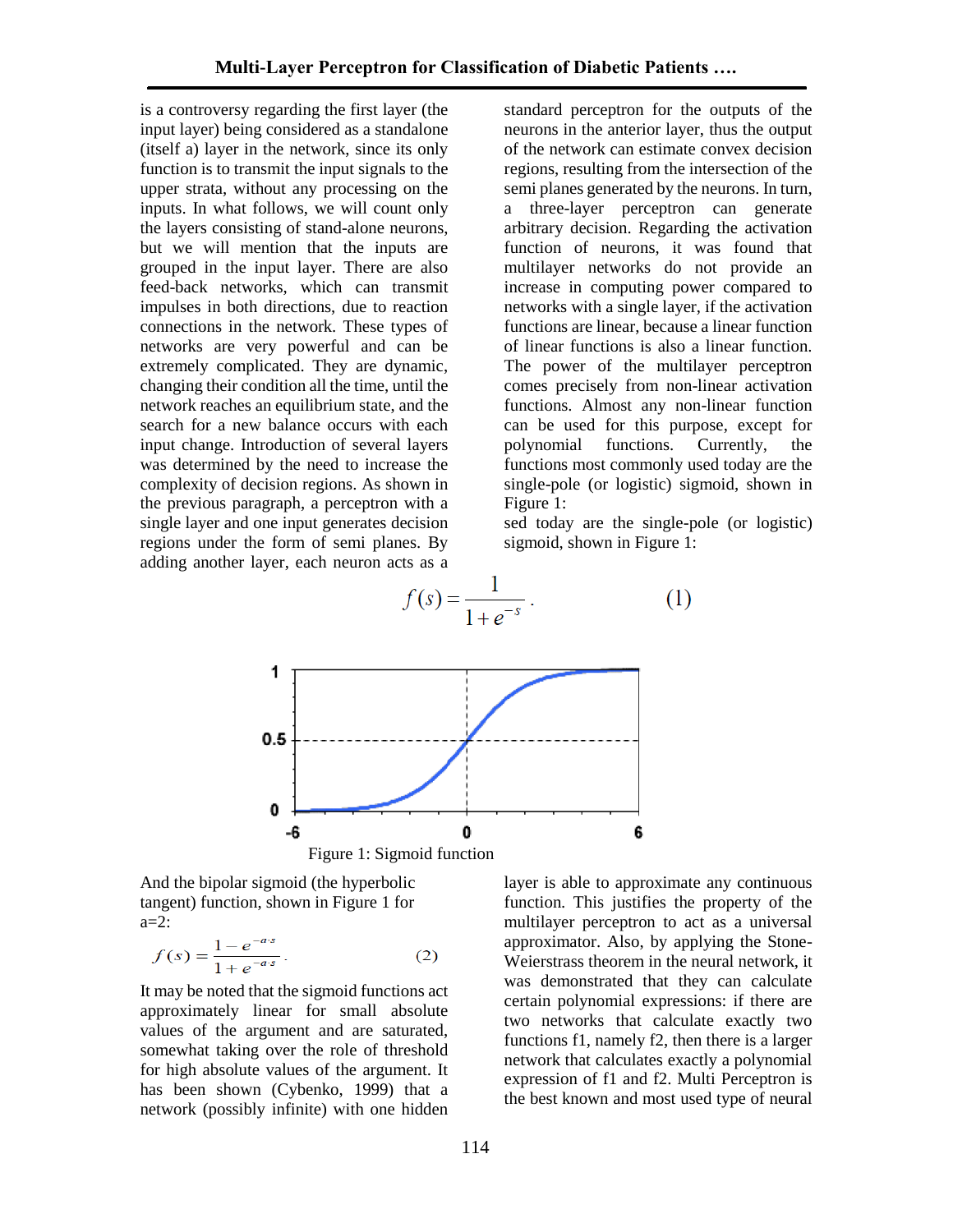networks are trained units of the type. Each of these units forms a weighted sum of its inputs to which are added a constant. This amount is then passed through a nonlinear function which is often called the activation function. Most units are interconnected in a manner "feed forward" ie interconnections which form a loop. Learning networks is typically achieved through a supervised manner. It can be assumed to be available a learning environment that contains both the learning models and models of desired output corresponding to input (this is known as "target models"). As we will see, learning is typically based on the minimization of measurement errors between network outputs and desired outputs. This implies a back propagation through a network similar to that which is learned. For this reason, algorithm learning is called back-propagation. The method was first proposed (Bryson, 1969), but at that time it was virtually ignored, because it supposed volume calculations too large for that time. It was then rediscovered by Silver, 1990, but only in the mid-'80s was launched by Williams (Principe, et. al, 2000) as a generally accepted tool for training of the multilayer perceptron. The idea is to find the minimum error function e(w) in relation to the connections weights. The algorithm for a multilayer perceptron with a hidden layer is the following (Negnevitsky, 2002):

## **The algorithm**

**Step 1:** Initializing. All network weights and thresholds are initialized with random values, distributed evenly in a small range. If these values are 0, the gradients which will be calculated during the trial will be also 0 (if there is no direct link between input and output) and the network will not learn. More training attempts are indicated, with different initial weights, to find the best value for the cost function (minimum error). Conversely, if initial values are large, they tend to saturate these units. In this case, derived sigmoid function is very small. It acts as a multiplier factor during the learning process and thus the saturated units will be nearly blocked, which makes learning very slow.

**Step 2:** A new era of training. An era means presenting all the examples in the training set.

In most cases, training the network involves more training epochs. To maintain mathematical rigor, the weights will be adjusted only after all the test vectors will be applied to the network. Therefore, the gradients of the weights must be memorized and adjusted after each model in the training set, and the end of an epoch of training, the weights will be changed only one time (there is an ..on-line" variant, more simply, in which the weights are updated directly, in this case, the order in which the vectors of the network are presented might matter. All the gradients of the weights and the current error are initialized with 0 ( $\Delta$ wij = 0 and E = 0).

Step 3: The forward propagation of the signal An example from the training set is applied to the to the inputs.

The outputs of the neurons from the hidden layer are calculated:

$$
y_j(p) = f\left(\sum_{i=1}^n x_i(p) \cdot w_{ij} - \theta_j\right),\tag{3}
$$

where n is the number of inputs for the neuron j from the hidden layer, and f is the sigmoid activation function.

The real outputs of the network are calculated:

$$
y_k(p) = f\left(\sum_{i=1}^m x_{jk}(p) \cdot w_{jk}(p) - \theta_k\right),\qquad(4)
$$

where m is the number of inputs for the neuron k from the output layer.

The error per epoch is updated:

$$
E = E + \frac{(e_k(p))^2}{2}.
$$
 (5)

Step 4: The backward propagation of the errors and the adjustments of the weights.

The gradients of the errors for the neurons in the output layer are calculated:

$$
\delta_k(p) = f' \cdot e_k(p) \,, \tag{6}
$$

where f' is the derived function for the activation, and the error. If we use the singlepole sigmoid (equation 1, its derived is:

$$
f'(x) = \frac{e^{-x}}{\left(1 + e^{-x}\right)^2} = f(x) \cdot \left(1 - f(x)\right). \tag{7}
$$

If we use the bipolar sigmoid (equation 2, its derived is: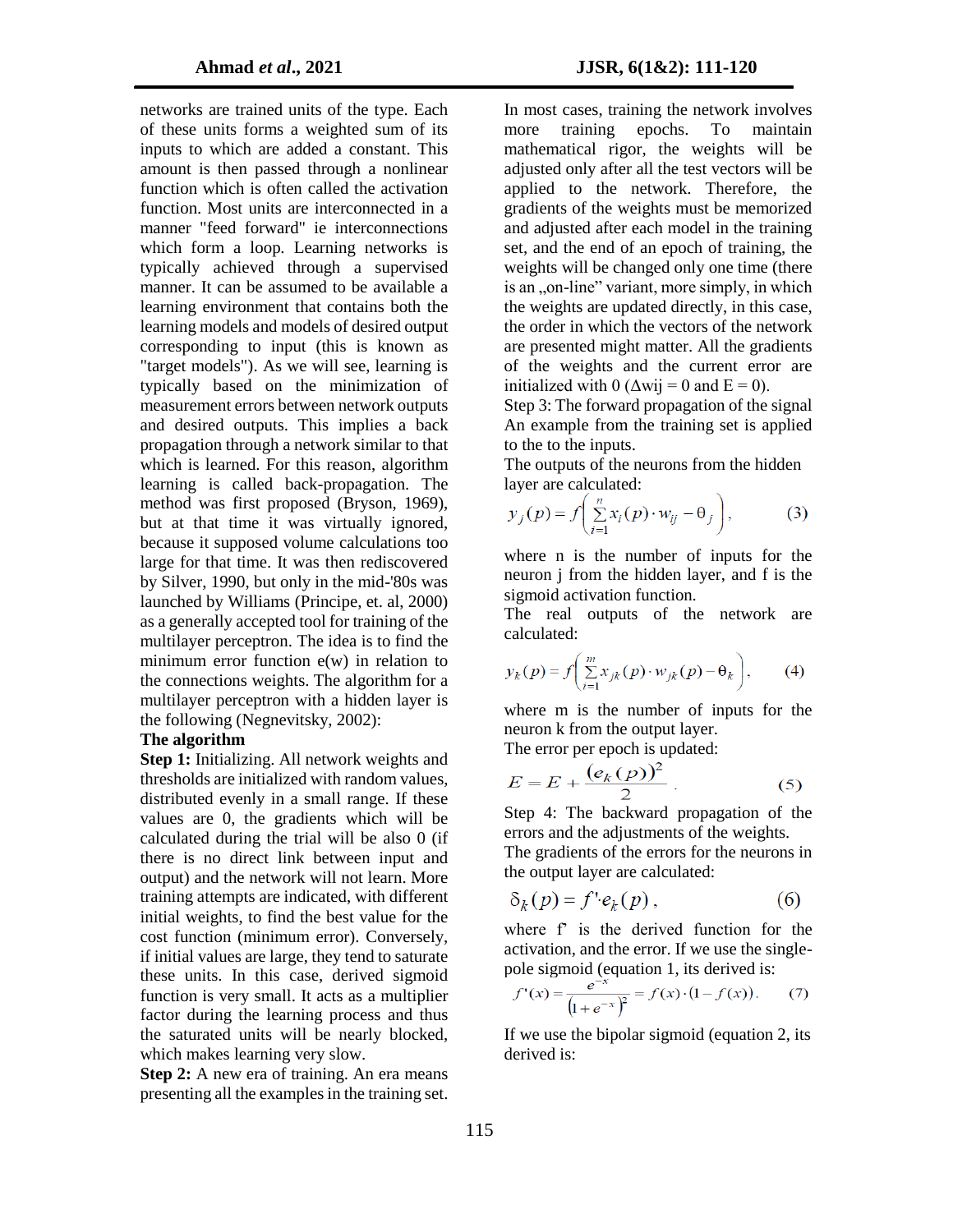$$
f'(x) = \frac{2a \cdot e^{-a \cdot x}}{\left(1 + e^{-a \cdot x}\right)^2} = \frac{a}{2} \cdot \left(1 - f(x)\right) \cdot \left(1 + f(x)\right). \tag{8}
$$

Further, let's suppose that the function utilized is the single-pole sigmoid. Then the equation (6) becomes:

$$
\delta_k(p) = y_k(p) \cdot (1 - y_k(p)) \cdot e_k(p) \,. \tag{9}
$$

The gradients for the weights between the hidden layer and the output layer are updated:

$$
\Delta w_{jk}(p) = \Delta w_{jk}(p) + y_j(p) \cdot \delta_k(p). \quad (10)
$$

The gradients of the errors for the neurons in the hidden layer are calculated:

$$
\delta_j(p) = y_j(p) \cdot (1 - y_j(p)) \cdot \sum_{k=1}^j \delta_k(p) \cdot w_{jk}(p), \quad (11)
$$

where l is the number of outputs for the network. 4.4 The gradients of the weights between the input

layer and the hidden layer are updated:

$$
\Delta w_{ij}(p) = \Delta w_{ij}(p) + x_i(p) \cdot \delta_j(p). \tag{12}
$$

Step 5: A new iteration.

**follows**

If there are still test vectors in the current training epoch, pass to step 3. If not, the weights all the connections will be updated based on the gradients of the weights:

$$
w_{ij} = w_{ij} + \eta \cdot \Delta w_{ij}, \qquad (13)
$$

where η is the learning rate. If an epoch is completed, we test if it fulfils the criterion **The algorithm involved in MLP are as** 

1.Start with an initial network of k hidden units. The default is  $k = min (g (R, P), 20, ...)$  $h(R, P)$ , where,

$$
g(R, P) =
$$
\n
$$
\begin{cases}\n\frac{4.5}{P+R} & R < 5, P \ge 8 \\
0.5 + 0.5(P+R) & \text{otherwise} \\
\text{and } h(R, P) = [M-R/P+R+1]. & \text{If } k < k \\
\end{cases}
$$
\n
$$
k \cdot \text{set } K - k \cdot \text{Ele } \text{if } K > k \quad \text{Set } k -
$$

 $k_{\text{min}}$ , set  $K = k_{\text{min}}$ . Else if  $K > k_{\text{max}}$ , Set k kmax.

2. If  $K > k_{min}$ , Set DOWN = TRUE. Else if training error ratio  $> 0.01$ , DOWN = FALSE. Else stop and report the initial network.

3. If DOWN=TRUE, remove the weakest hidden unit (see below); k=k−1. Else add a hidden unit; k=k+1.

for termination (E<Emax or a maximum number of training epochs has been reached). If not, we pass to step 2. If yes, the algorithm ends.

So the SPSS algorithm is:

Input Layer:  $J_0 =$ P units or variable;  $a_{0:1},..., a_{0:5}$ ; with  $a_{0:j} = x_j$ , and  $J_i =$ Number of units in layer i,  $a_{i:i}$  unit i of layer j  $i^{th}$ hidden layer:  $J_i$  units,  $i =$ 1 ... 5,  $a_{i:1}, ..., a_{i:j}$  with  $a_{i:k} = \gamma_i(C_{i:k})$ and  $C_{i:k}$  =  $\sum_{j=0}^{J_{i-1}} w_{i:j,k} a_{i-1:j}$  where  $a_{i-1:0} =$ 1.  $\gamma_i(C) =$  activation function for layer i Output layer:  $J_I =$ R units,  $a_{i:1},...,a_{I:j}$  with  $a_{i:k} = \gamma_i(C_{i:k})$ and  $C_{i:k}$  =  $\sum_{j=0}^{J_{i-1}} w_{I:j,k} a_{I-1:j}$  where  $a_{i-1:0} = 1$ . The activation function of the hidden layer is the hyperbolic tangent given as  $\gamma(C) = \tanh(c) = \frac{e^{c} - e^{-c}}{c}$  $e^c+e^{-c}$ The activation function of the output layer is the sigmoid function given as

$$
\gamma(C) = \frac{\exp(C_k)}{\sum \exp(C_j)}
$$

4. Using the previously fit weights as initial weights for the old weights and random weights for the new weights, train the old and new weights for the network once through the alternated simulated annealing and training procedure (steps 3 to 5) until the stopping conditions are met.

5. If the error on test data has dropped:

If DOWN=FALSE, if  $k < k_{max}$  and the training error has dropped but the error ratio is still above 0.01, return to step 3. Else if  $k$ kmin, return to step 3. Else, stop and report the network with the minimum test error.

Else if DOWN=TRUE, if |k−k0|>1, stop and report the network with the minimum test error. Else if training error ratio for k=k0 is bigger than 0.01, set DOWN=FALSE, k=k0 return to step 3. Else stop and report the initial network.

Else stop and report the network with the minimum test error.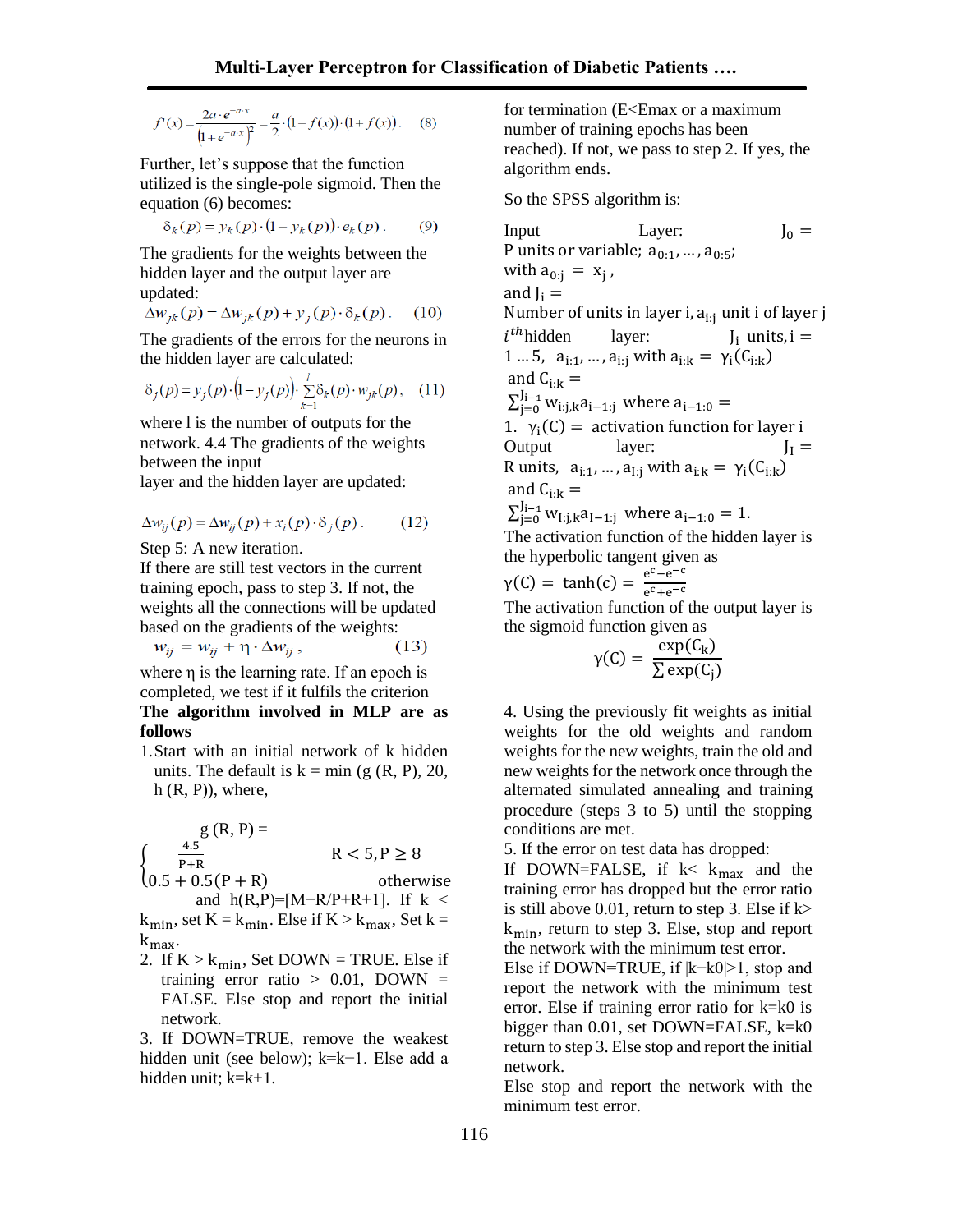If more than one network attains the minimum test error, choose the one with fewest hidden units.

If the resulting network from this procedure has training error ratio (training error divided by error from the model using average of an output variable to predict that variable) bigger than 0.1, repeat the architecture selection with different initial weights until either the error ratio is  $\leq 0.1$  or the procedure is repeated 5 times, then pick the one with smallest test error.

Using this network with its weights as initial values, retrain the network on the entire training set.

#### **Results**

Multi-layer Perceptron (MLP) was applied. In MLP, the Input layer has 5 factors with 315 units excluding the bias unit as seen from Table 1. The hidden layer has 2 units

excluding the bias unit. The Hyperbolic tangent was the activation function in the hidden layer. The output layer has 1 dependent variable which is 'class', with 2 units. Sofmax was the activation function. Cross-entropy was the error function used. 368 cases were used in the training sample. the network weights that corresponded to the lowest mean squared error on the validation set were used for evaluation on the test data. The test data has 115 cases and 61 hold-out cases. 9 cases had factors that do not occur in the training sample, as a result they were excluded from the analysis. For class 0 in the training sample, the network has 97.7 % correct classification and 99.5% correct classification for class 1. The testing sample has 84.1% correct classification and 84.5 % correct classification for classes 0 and 1 respectively.

| <b>Network Information</b>         |                              |                                                |                            |                    |             |         |  |  |
|------------------------------------|------------------------------|------------------------------------------------|----------------------------|--------------------|-------------|---------|--|--|
|                                    |                              |                                                |                            | Glucose            |             |         |  |  |
|                                    |                              |                                                | $\overline{2}$             | Pressure           |             |         |  |  |
|                                    | Factors                      |                                                |                            | Insulin            |             |         |  |  |
| <b>Input Layer</b>                 |                              |                                                |                            | Age                |             |         |  |  |
|                                    |                              |                                                |                            | Weight             |             |         |  |  |
|                                    | Number of Units <sup>a</sup> |                                                |                            |                    |             | 315     |  |  |
|                                    |                              | Number of Hidden Layers                        |                            |                    |             | 4       |  |  |
| Hidden Layer(s)                    |                              | Number of Units in Hidden Layer 1 <sup>a</sup> |                            |                    |             | 1       |  |  |
|                                    |                              | <b>Activation Function</b>                     |                            | Hyperbolic tangent |             |         |  |  |
|                                    | Dependent                    | Variables                                      |                            |                    |             |         |  |  |
|                                    |                              |                                                |                            | Class              |             |         |  |  |
| <b>Output Layer</b>                | Number of Units              |                                                |                            |                    |             | 2       |  |  |
|                                    |                              | <b>Activation Function</b>                     |                            | Softmax            |             |         |  |  |
|                                    |                              | <b>Error Function</b>                          |                            | Cross-entropy      |             |         |  |  |
|                                    |                              |                                                |                            |                    |             |         |  |  |
| <b>Table 2: MLP CLASSIFICATION</b> |                              |                                                |                            |                    |             |         |  |  |
|                                    |                              |                                                | Predicted Group Membership |                    |             |         |  |  |
|                                    | <b>Actual Group</b>          | No. of cases                                   |                            | Diabetic(1)        | Non-        | Percent |  |  |
|                                    |                              |                                                |                            |                    | diabetic(0) | Correct |  |  |
| <b>Training</b>                    | Diabetic(1)                  | 192                                            |                            | 191                | 1           | 88.60%  |  |  |
|                                    | Non-diabetic(0)              | 176                                            |                            | 4                  | 172         | 93.20%  |  |  |
|                                    | Overall                      |                                                |                            |                    |             | 91.0%   |  |  |
| <b>Testing</b>                     | Diabetic(1)                  | 71                                             |                            | 60                 | 11          | 93.0%   |  |  |
|                                    | Non-diabetic $(0)$           | 42                                             |                            | 7                  | 37          | 93.0%   |  |  |
|                                    | Overall                      |                                                |                            |                    |             | 93.0%   |  |  |

**Table 1: Multi-Layer Perceptron Network Information**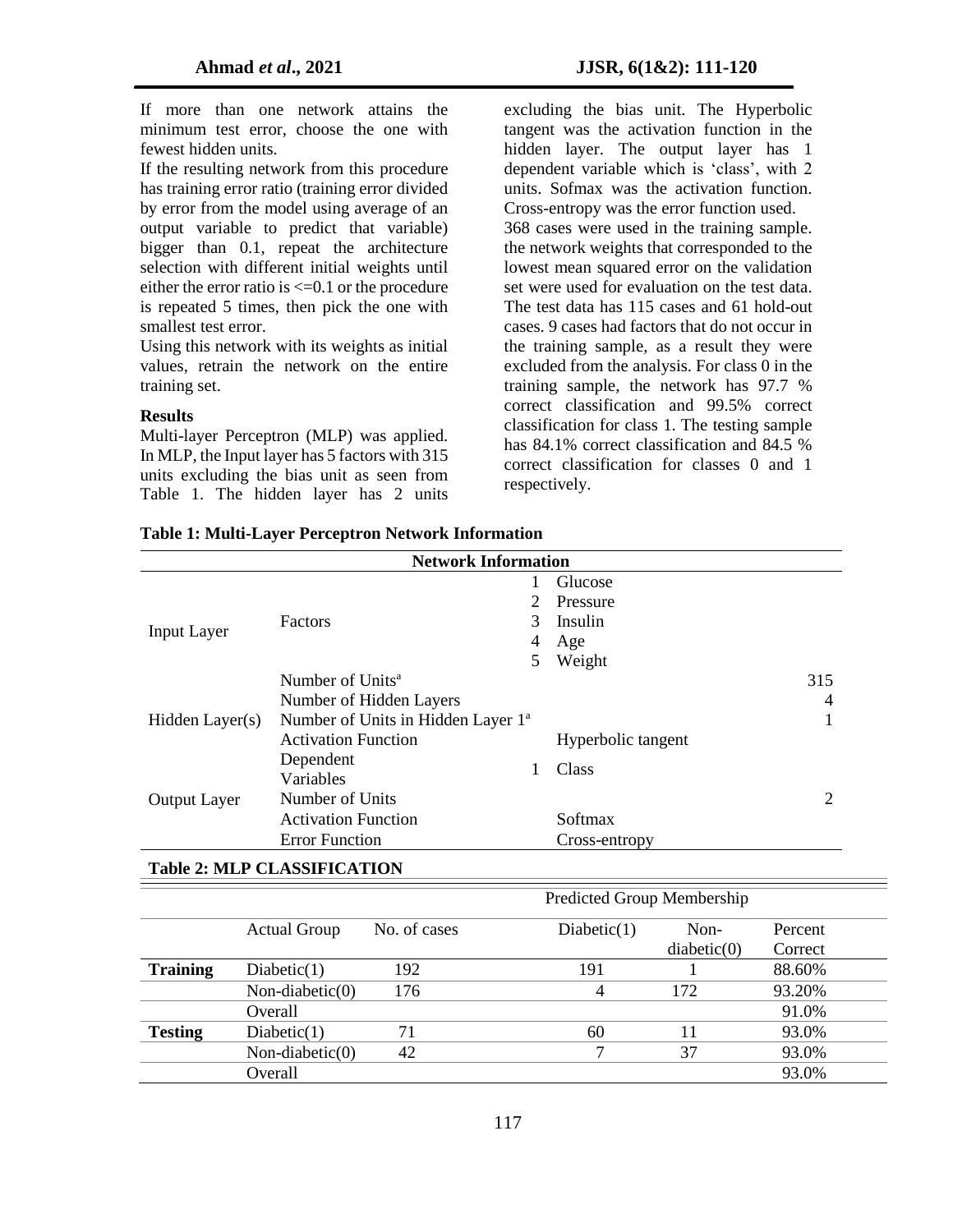| <b>Authors</b>                 | <b>Best</b>         | <b>Database</b>               | <b>Records</b> | <b>Performance</b> |
|--------------------------------|---------------------|-------------------------------|----------------|--------------------|
|                                | <b>Performing</b>   |                               |                |                    |
|                                | <b>Classifier</b>   |                               |                |                    |
| Zou et al. (2018)              | RF                  | Hospital, Luzhou,<br>China    | 220,680        | 80.84%             |
| Maniruzzaman et al.<br>(2017)  | <b>Gaussian RBF</b> | <b>PIDD</b>                   |                | 82%                |
| Maniruzzaman et al.<br>(2017)  | RF                  | <b>PIDD</b>                   |                | 92.26%             |
| Ahuja et al. (2019)            | <b>MLP</b>          | <b>PIDD</b>                   | 768            | 78.7%              |
| Sisodia and Sisodia<br>(2018)  | NB                  |                               |                | 76.30%             |
| Yu et al. (2010)               | SVM                 | 1999–2004 US<br><b>NHANES</b> | 6214           | 83.50%             |
| Semerdjian and<br>Frank (2017) | GB GB               | 1999-2004 US<br><b>NHANES</b> | 5515           |                    |
| Mohapatra et al.<br>(2019)     | <b>MLP</b>          |                               |                | 77.50%             |
| Pei et al. (2019)              | DT                  |                               |                | 94.20%             |
| Maniruzzaman et al.<br>(2020)  | RF                  | 2009-2012 US<br><b>NHANES</b> | 6561           | 94.25%             |
| Proposed Study                 | RBF                 | Hospital, Yola,<br>Nigeria    | 553            | 94.30%             |

**Table 3: Comparing proposed model with other models**

#### **Discussion**

The study was carried out to see the classification power of the MLP model. 553 records of data were collected on diabetic patients who were tested. The studied variables comprise of glucose level of each patient, diastolic pressure, insulin level, weight of each patient and their ages. The aim was to examine which of the two techniques classifies better. First, at the implementation stage, we chose to evaluate the method at its best performance, i.e. after optimization of the modeling specifications. This required to understand the meaning of each learning parameter and to test its influence on final results. In the analysis, (70%) of the data was used to train the network and 30% were used for testing the trained network. Remarkably, MLP predicts Diabetic patients with 93% in this study.

The study proposed a machine learning model based on MLP model which classified patients into two groups: diabetes and nondiabetic. Numerous articles in the literature are devoted to identifying high-risk factors for diabetes as well as sophisticated

classification of the condition. Zou *et al.* (2018) used dataset derived from physical examination at a hospital in Luzhou, China. The dataset consisted of 220, 680 patients and had 14 attributes. 69% of the patients were diabetic, whereas 31% were not. The study used three classifiers to classify diabetic patients, reporting the RF-based classifier with the highest classification accuracy of 80.84%. In Maniruzzaman *et al.* (2017) study, classified diabetic patients using difference classification method, Gaussian process classification (GPC) was one of them. The study demonstrated that using a GP-based classifier with a radial basis kernel (RBF) resulted in the highest classification accuracy of roughly 82%. Additional, Maniruzzaman *et al.* (2018) used eleven classifiers to classify diabetic patients. The result revealed that the RF-based feature selection technique with the RF-based classifier resulted in the best classification accuracy of 92.26%.

Ahuja *et al.* (2019) used PIDD dataser with 768 observations and ten attributes. The result demonstrated that the MLP had the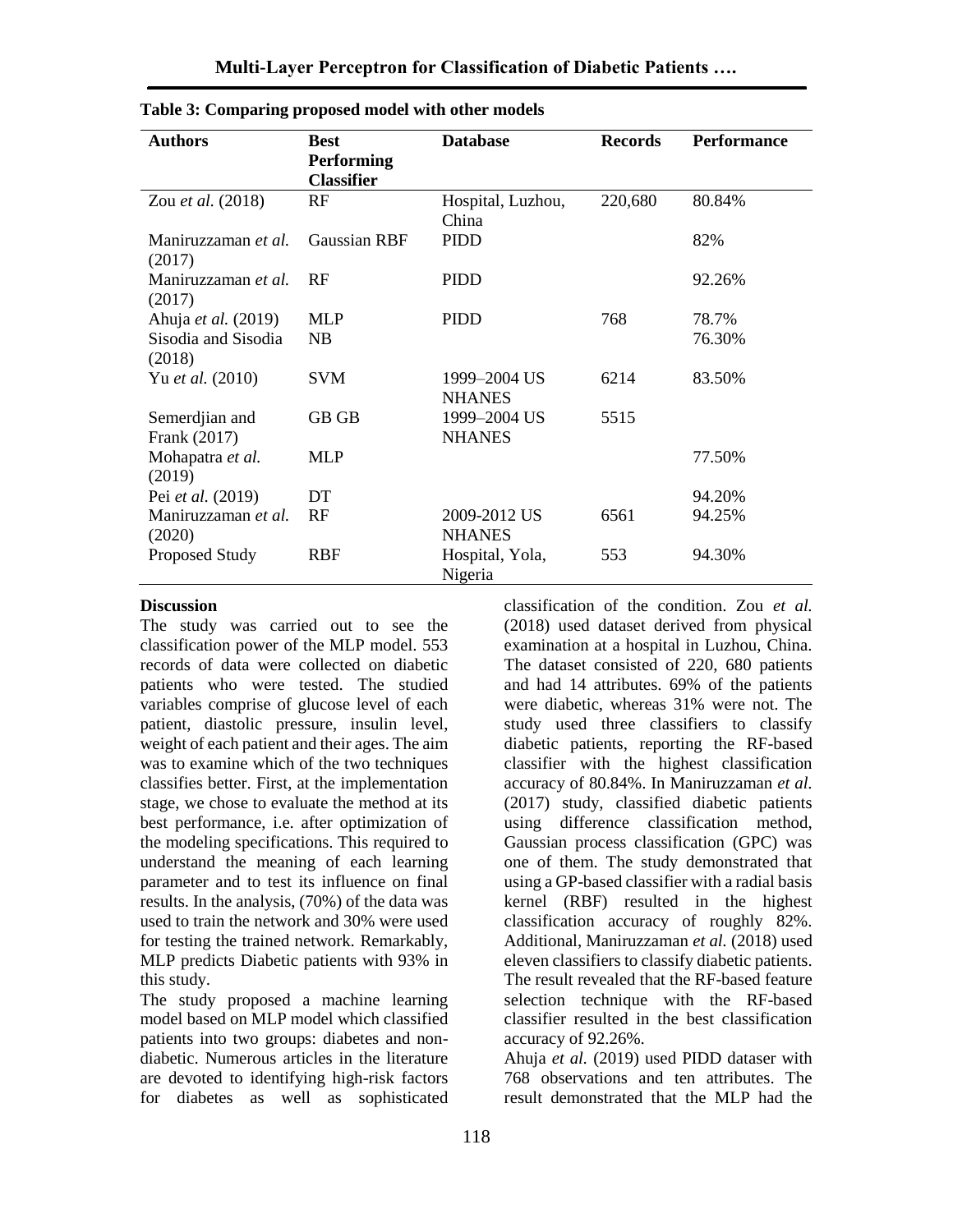maximum classification accuracy of 78.70%. Moreover, Sisodia, D., & Sisodia, D. S. (2018) applied SVM, NB, and DT classifiers and found that the NB classifier had the best accuracy of 76.30%. Yu et al. (2010) developed an SVM model to categorise diabetes patients using data from the 1999– 2004 US NHANES. The results revealed that the SVMs with RBF kernels performed the best, with an accuracy of 83.50%. Similarly, Semerdjian and Frank (2017) analysed 5515 total samples from the 1999–2004 NHANES dataset. They determined the most significant risk factors using RF with the Gradient boosting (GB) classifier performing the best. Furthermore, Mohapatra et al. (2019) employed MLP and discovered that it provided 77.50% classification accuracy and Pei *et al.* (2019) applied DT and reported a classification accuracy of 94.20 percent. Recently, Maniruzzaman *et al.* (2020) applied RF-based classifiers and achieves the highest of 94.25% (see Table 1). However, in this work, we used the RBF classifier and achieved the highest classification accuracy of 94.3%. Interestingly, this study improved on and supported the findings by Mohapatra *et al.* (2019) who demonstrated that using MLP yield 77.50%.

## **Conclusion**

Diabetes is one of the most common problems affecting people recently. It is a set of metabolic disorders characterised by elevated blood sugar levels. This study used feed forward MLP to classify. Our results indicated that our model achieved 93% classification accuracy. Additionally, a comparison analysis was performed with existing studies and our model slightly outperformed other classifiers. It would be intriguing to see other types of medical data classified similarly in the future, thereby establishing a cost-effective and time-saving solution for both diabetic patients and physicians.

## **References**

Ahuja, R., Vivek, V., Chandna, M., Virmani, S. and Banga, A. (2019). Comparative study of various machine learning algorithms for prediction of insomnia. In Advanced classification techniques

for healthcare analysis (pp. 234-257). IGI Global.

- Agresti Alan. (2002). Categorical Data Analysis. 2nd Edition. University of Florida. New York: Wiley
- Bryson, A.E. and Ho, Y.C. (1969). Applied Optimal Control, Blaisdell, New York.
- Chao, S. and Wong, F. (2009). An incremental decision tree learning methodology regarding attributes in medical data mining. Proceedings of the Eighth International Conference on Machine Learning and Cybernetics, Baoding.
- Cybenko, G. (1969). Approximation by superpositions of a sigmoidal function, Math. Control, Signal Syst. 2, pp.303- 314.
- Hosmer, D. W., Lemeshow, S., and Klar, J. (1988). A goodness-of- fit test for the multiple regression model. *Communications in Statistics*, A10, 1043-1069.
- Hosmer, D. W. and Lemeshow, S. (2000). Applied Logistic Regression, 2nd ed, 1-2. Wiley and sons inc.
- Joaquim, P., Marques de Sá. (2007). Applied Statistics Using SPSS, STATISTICA, MATLAB and R. 2nd Edition. Springer-Verlag Berlin.
- Karegowda, A.G. and Jayaram, M.A. (2009). Cascading GA & CFS for feature subset selection in medical data mining. *IEEE*: 1-4.
- Lewicki, P, Hill. T. (2006). Statistics: Methods and Applications: Comprehensive Reference for Science, Industry, and Data Mining. StatSoft, Inc.
- Maniruzzaman, M., Rahman, M. J., Ahammed, B., and Abedin, M. M. (2020). Classification and prediction of diabetes disease using machine learning paradigm. *Health Information Science and Systems*, 8(1): 1-14.
- Maniruzzaman, M., Rahman, M. J., Al-MehediHasan, M., Suri, H. S., Abedin, M. M., El-Baz, A., and Suri, J. S. (2018). Accurate diabetes risk stratification using machine learning: role of missing value and